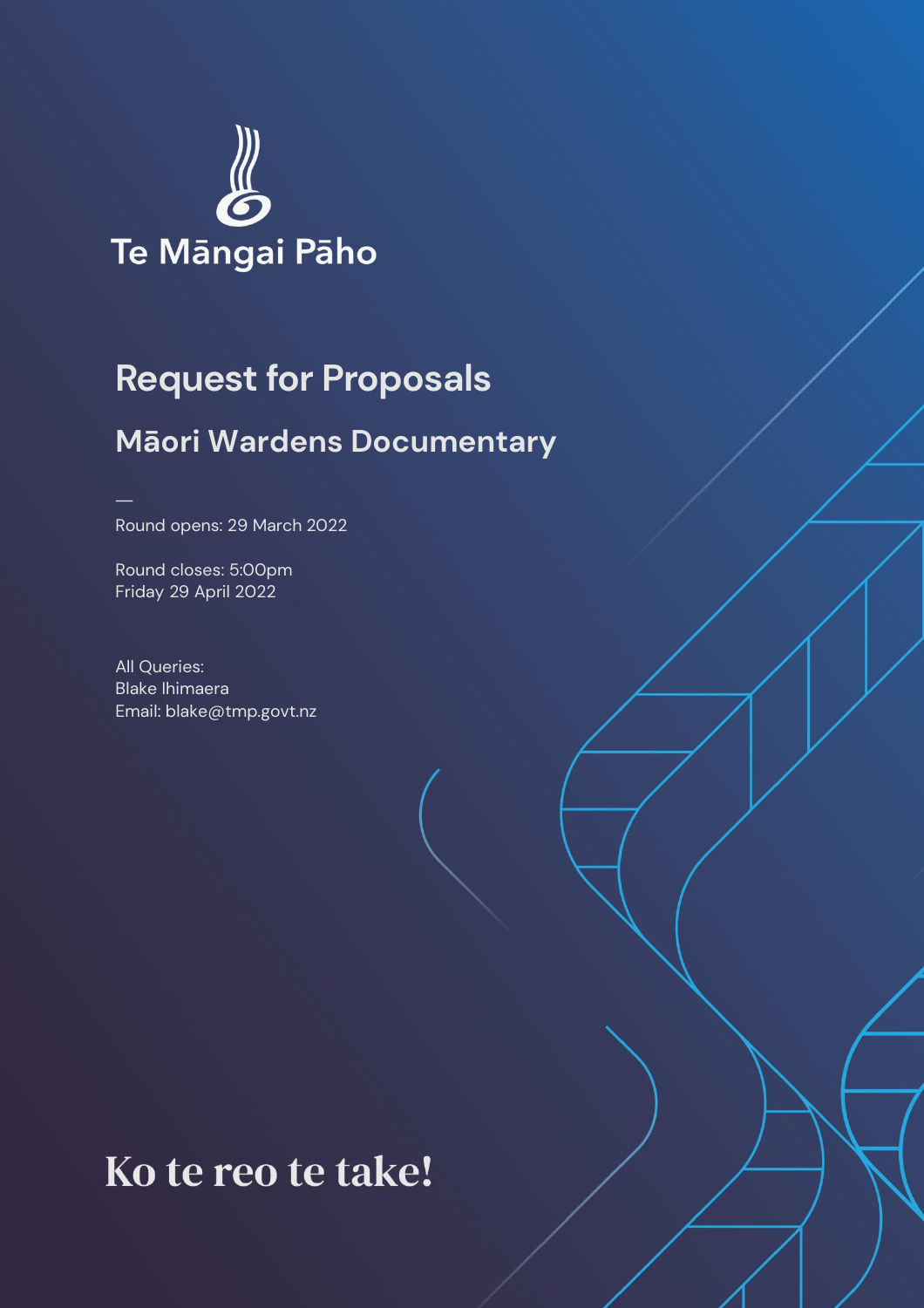

# **Request for Proposals – Māori Wardens Documentary**

Te Māngai Pāho invites proposals from content creators for the production of content including a documentary to highlight and record the rich history and contribution of the Māori Wardens within Aotearoa

# **Hei Whakataki**

Te Māngai Pāho is now inviting submissions of full proposals as part of a single step process due to time constraints. Following the assessment of proposals, Te Māngai Pāho together with Te Puni Kōkiri will notify the successful applicant.

The RFP process is open to Te Māngai Pāho registered providers who have the capacity and skill to produce a documentary of the required standard.

Te Māngai Pāho funds for broadcast and distribution, content that promotes te reo Māori and Māori culture, and under Te Ture mō te reo Māori aims to protect te reo Māori as a taonga under Te Tiriti o Waitangi. Our aim with the content we fund is to indigenise the content consumption of Aotearoa audiences.

Te Māngai Pāho is committed to supporting the Māori media sector and collectively improving the outcomes of the Maihi Karauna, the Crown's strategy for Māori language revitalisation. Our role in that is to ensure te reo Māori, tikanga Māori and Māori culture is reflected in the media to build greater awareness, appreciation of te reo Māori, values, practices and views within Aotearoa.

The Crown's strategy for Māori language revitalisation has three audacious goals by 2040:

- Goal 1: Eighty-five per cent of New Zealanders (or more) will value te reo Māori as a key part of national identity;
- Goal 2: One million New Zealanders (or more) will have the ability and confidence to talk about at least basic things in te reo Māori;
- Goal 3: One hundred and fifty thousand Māori aged 15 and over will use te reo Māori as much as English by 2040. All content initiatives in response to this EOI should be designed to contribute to achieving these goals.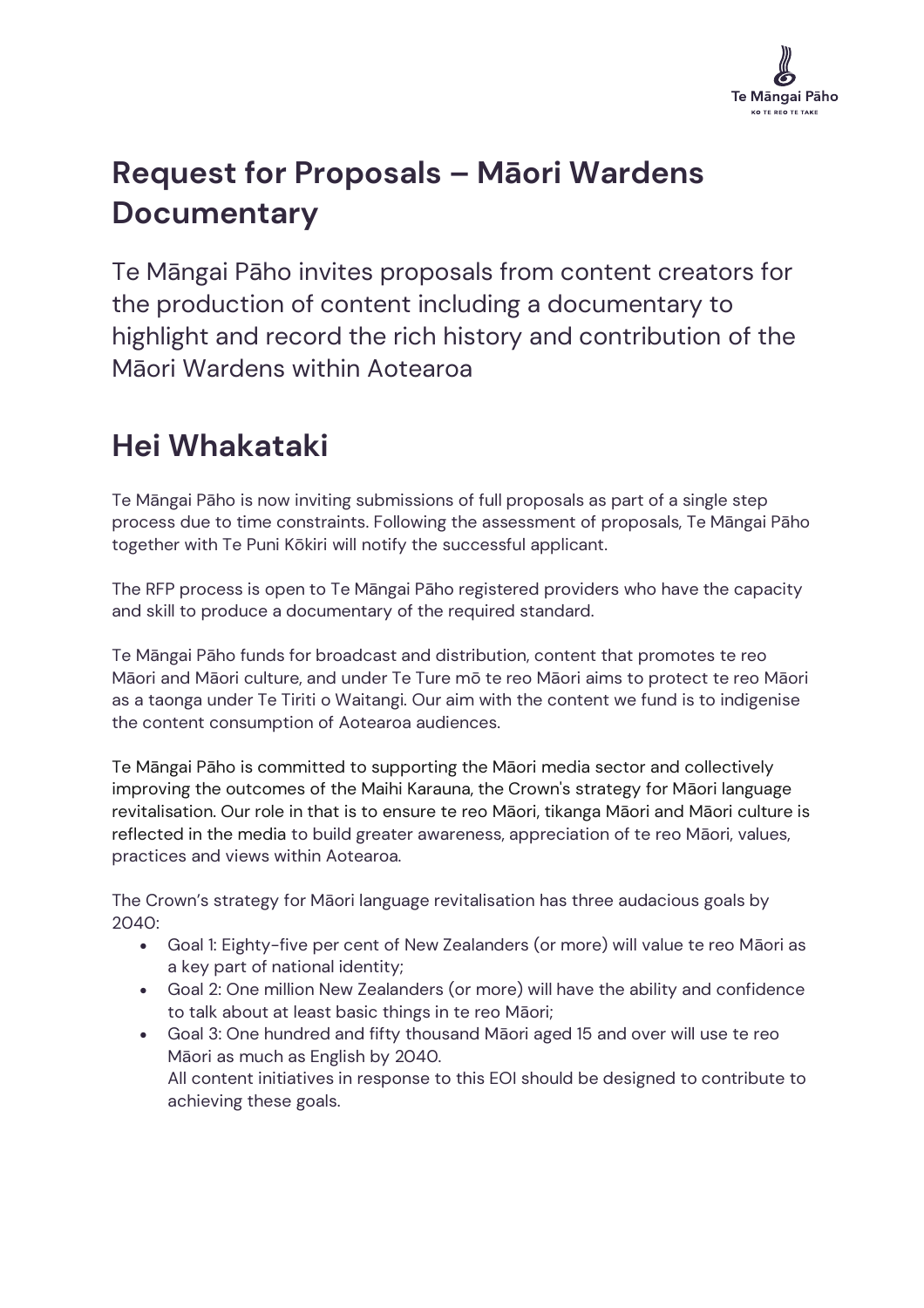

### **Te Pūtake** Purpose

Te Māngai Pāho seeks requests for proposals to produce a documentary that highlights the rich history of the Māori Wardens here in Aotearoa.

The hope is that this work will tell the unique history of the Māori Warden movement from its inception in the early 1900s through to the present day. Exploring how the unique role and capacity of its members has evolved over the years and revealing the aspirations of today's members as they seek greater control of their own destiny as an important cohort of individuals committed to serving communities across Aotearoa. It is expected that the project will include a significant documentary that will appeal to a wide audience, but innovative content creators may proposal additional or ancillary content assets to maximise the audience appeal of the content.

# **Te Kaupapa**

Te Māngai Pāho with the support of Te Puni Kōkiri is prepared to allocate up to \$300,000.00 (plus GST) of funding for this project.

Funding will be contracted and paid in instalments to the successful applicant by way of milestone deliverables in accordance with Te Māngai Pāho's standard funding processes.

Applicants with platforms support will be prioritised. The expectation is that the content will also be available for distribution on other unrelated platforms.

What we are looking for:

- Companies that demonstrate a commitment to te reo Māori and tikanga Māori.
- Capacity building opportunities for the sector.
- Pou tiaki reo is involved throughout ideation and will provide meaningful consultation throughout the project.
- Innovative, relevant, engaging use of te reo Māori throughout; kia rekareka, kia auaha te whakamahinga o te reo!
- Applicants with multi-platform support, and an established social media audience will have an advantage.
- Evidence of platform co-investment and third-party marketing support is encouraged and will also be an advantage.
- Proposals that leverage other resources and agencies specific to the idea will be prioritised.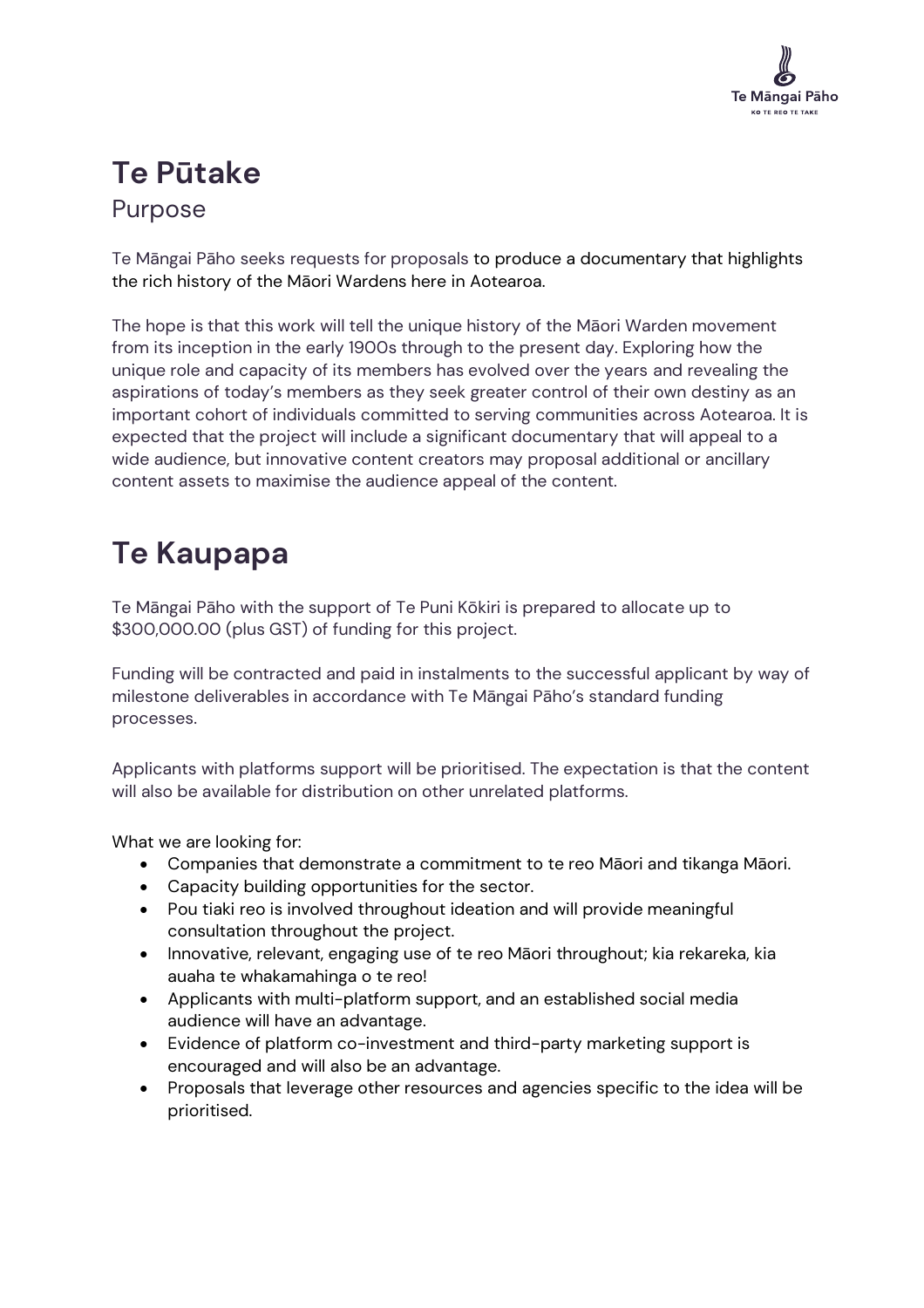

### **Assessment Criteria**

#### **The Applicant (25%)**

- Production team has a connection to the Kaupapa

#### **Concept (25%)**

- Treatment plan relevant to the idea
- Storyline and format attached
- Knowledge of Kaupapa reflected in the concept

#### **Te Reo me ngā Tikanga Māori (25%)**

- Te reo and tikanga Māori are evident in the proposal
- Pou tiaki reo attached

#### **Marketing and Distribution (25%)**

- Broadcast commitment or an intended distribution plan to reach an audience

## **Wātaka**

Timeline

| 24 March 2022           | $Information Zoom – 4pm (online)$                          |
|-------------------------|------------------------------------------------------------|
| 29 March 2022           | Round opens via Te Pūahatanga                              |
| 5:00pm<br>29 April 2022 | Deadline for full proposals submitted via<br>Te Pūahatanga |
| 20 May 2022             | Successful Applicant notified                              |

### **Te Tono ā-Ipurangi**

Applying Online

You must be registered with Te Pūahatanga, the online application system operated by Te Māngai Pāho, to apply. Only applications submitted through this portal will be considered. You can register at any time, and we encourage producers to register well in